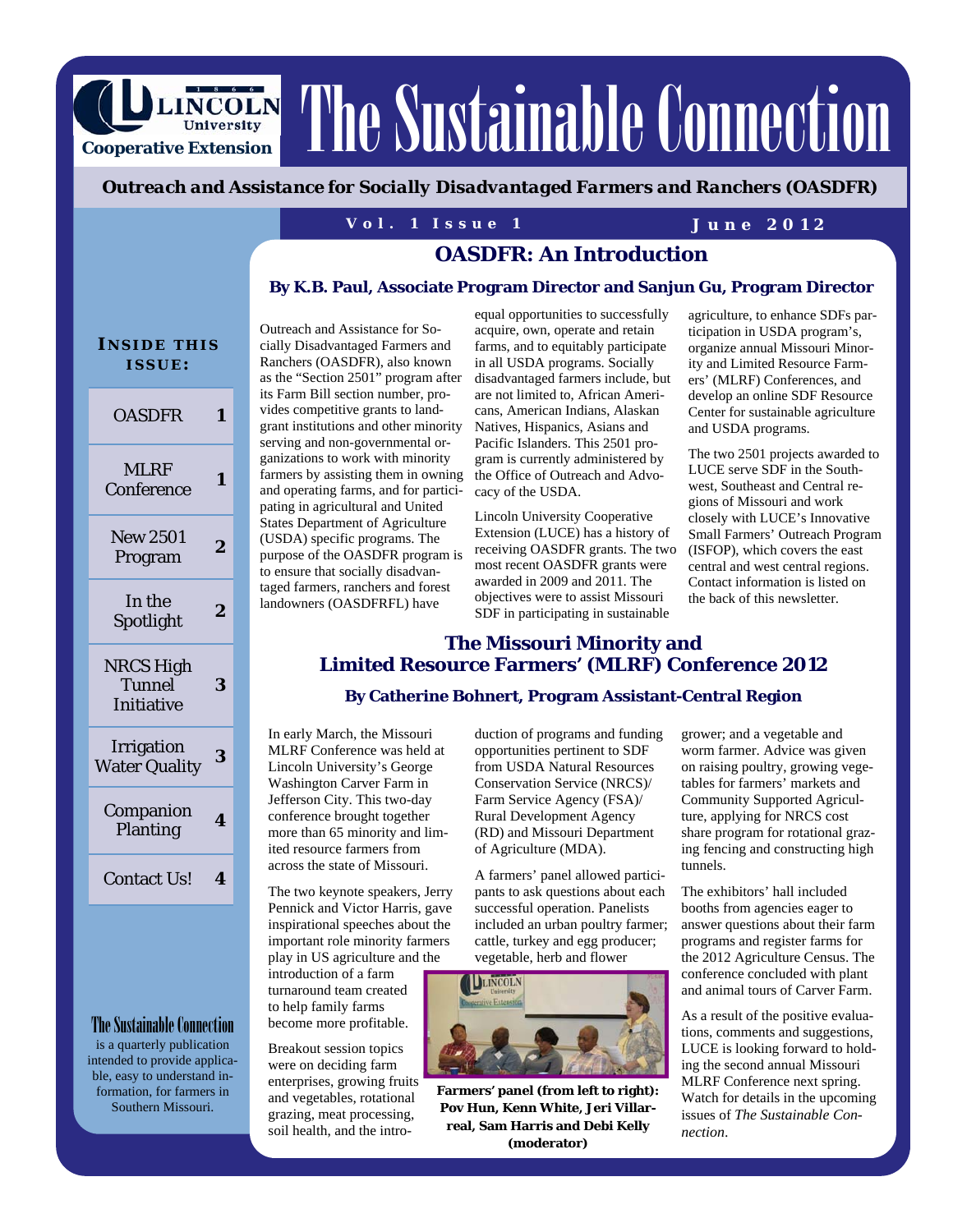# **The Birth of a New 2501 Program**



**Sarah Becker, Previous 2501 Program Assistant-Southwest Region** 

In 2010, I had the privilege of helping establish Lincoln University's 2501 Program in Missouri's Southwest region. Its success is largely due to the dedicated staff at LUCE and their passion to assist minority, low-income and socially disadvantaged farmers in the creation of sustainable and vibrant livelihoods. I

found this same passion among the Southwest region's University of Missouri Exten-

#### **By Sarah Becker**

sion (UME) specialists and countless community members who have been instrumental in helping the program connect with farmers.

The year-and-a-half of my work was not without its fair share of obstacles—all of which brought new learning experiences that only heightened my resolve to find methods that brought the most assistance to the most people. I was happy to pass the torch on to Nahshon Bishop, current 2501 Program Assistant of the Southwest region, this past December. I know that he has great

plans in the works for further assisting our farmers by bringing them research-based information and introducing them to a hands-on learning environment, which will help them thrive and reach their goals.

It was such an honor getting to know each and every one of you professionally and personally. I hope the new 2501 program, OASDFR, continues to be a means of help and support in all your ventures!

I

Take care,

Sarah Becker

# **In the Spotlight: Eileen Nichols**

#### **By Nahshon Bishop, Program Assistant-Southwest Region**

The below conversation took place between Eileen Nichols, Webb City Farmers' Market manager, and myself on November 30, 2011.

**Nahshon:** I think we should put on a workshop, a year-end workshop to discuss the difficulties local farmers faced in 2011.

**Eileen:** When and where would you like to hold this workshop?

**Nahshon:** I was hoping that you would help me with that.

**Eileen:** What kind of time frame are we looking at?

**Nahshon:** Everything needs to be ready by next Wednesday.

**Eileen:** Okay, but next time, Shon, try to give me more warning.

The following Wednesday, December 7, 2011, Eileen and I

met with Dr. Jamie Pinero, LUCE State IPM Specialist, Patrick Byers, University of Missouri Extension Regional Horticulture Specialist and 16 farmers (because of Eileen's efforts). The purpose of this meeting was to discuss farm related topics, including difficulties and challenges that farmers faced throughout the 2011 growing season. I came away from this meeting with an appreciation of those who have dedicated their lives to agriculture. Thank you! These two simple words carry a heartfelt sense of gratitude. Unfortunately, they are oftentimes underutilized when dealing with those dedicated individuals.

*In the Spotlight* has been created for a place to say "thank you" to the farmers: men, women and their families, as well as agricultural enthusiasts in Southwest Missouri. Thank

you to those who get up early in the morning and work long after the sun has set so the rest of us can enjoy safe, nutritious, healthy and wonderful varieties of fresh farm commodities at almost any time of the year.

Each issue of *The Sustainable Connection* will feature a new person, whose work and efforts help strengthen and maintain the important role that agriculture plays in today's fast-paced society. Eileen Nichols stepped into the spotlight 11 years ago with a simple idea of starting a farmers' market in Webb City. Since its inception, the Webb City Farmers' Market has enjoyed exponential growth and an influx of vendors as well as the prestigious Missouri Market of the Year Award in 2009.

Thank you, Eileen!

**In the Spotlight**  *has been created for a place to say "thank you" to the farmers: men, women and their families, as well as agricultural enthusiasts in Southwest Missouri.* 



**At right: Eileen Nichols, Webb City Farmers' Market Manager** 

*The Sustainable Connection*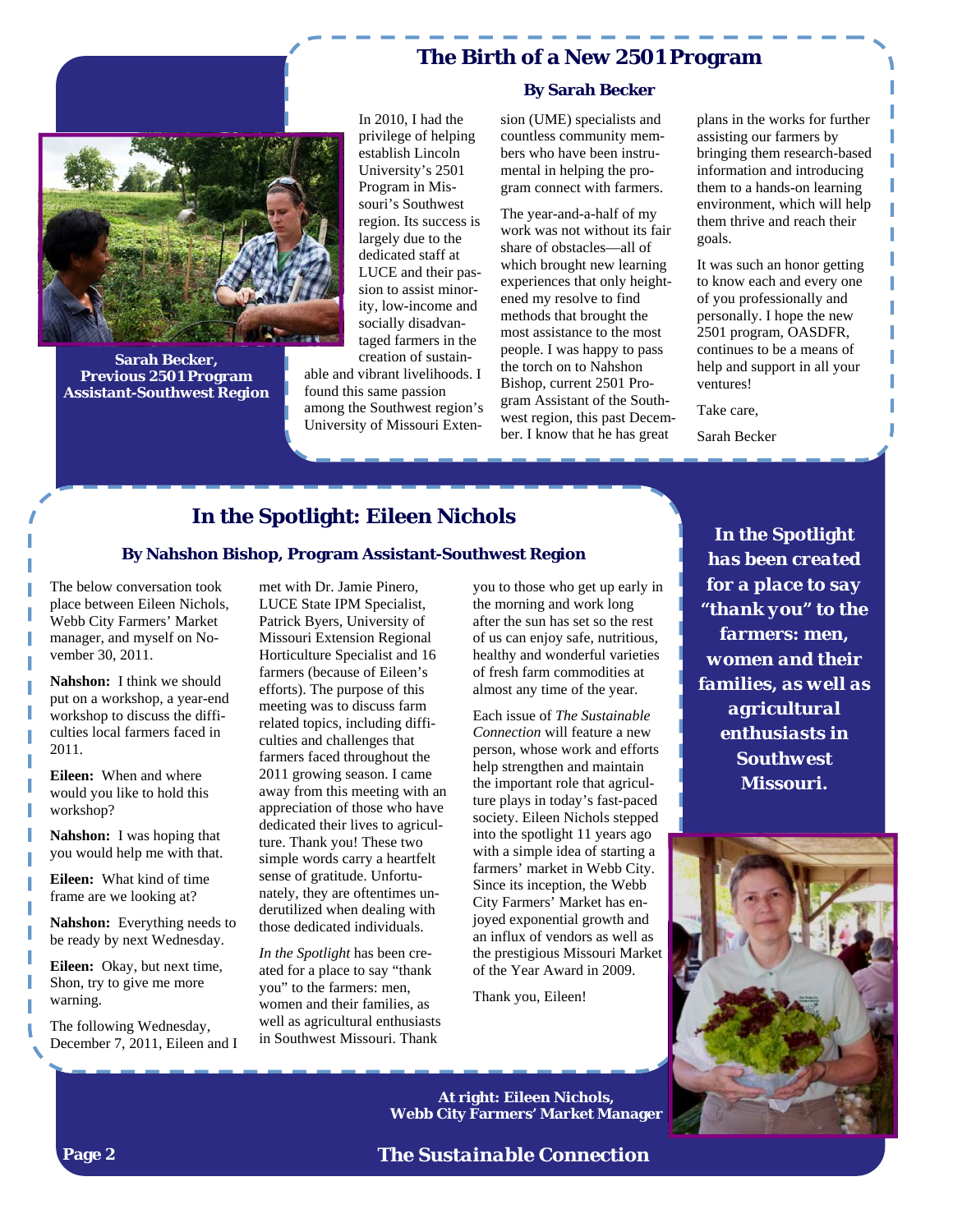# **NRCS Has Money Available to Help Pay for High Tunnels**

#### **By Brad McCord, Natural Resource Specialist, USDA-NRCS**



**Above: High tunnel at Lincoln University's George Washington Carver farm** 

The Natural Resources Conservation Service (NRCS) has money to help Missourians build seasonal high tunnels. Beginning farmers and those considered historically underserved may receive an even higher payment. High tunnels look like greenhouses. They capture solar energy and enable farmers to grow crops in climates at times of the year when it would otherwise be too cold. High tunnels reduce pesticide use, keep vital nutrients in the soil and extend the growing season, which increases yields.

NRCS reimburses farmers for 2,178 square feet of high tunnel. The regular rate of reimbursement is \$2.57 per square foot, but there is a higher rate of \$3.08 per square foot for beginning farmers or historically underserved farmers. Landowners may build high tunnels that are larger than 2,178 square feet, but NRCS cannot pay the additional expense. It has helped pay for 187 high tunnels in Missouri since 2010. NRCS has paid \$852,538 to those producers.

"I'm pleased that Missouri has received more money than any other state for NRCS' high tunnel initia-

tive," NRCS State Conservationist J.R. Flores said. "It speaks to both the interest and the need of the landowners in our state. The farmers who sell their produce locally benefit from the extra income that comes from a high tunnel and the community benefits from the availability of fresh, locally grown food."

To apply, call a local NRCS office. Look in the phone book under U.S. Government Department of Agriculture," or online at http:// offices.sc.egov.usda.gov/locator/app.

Farmers approved by NRCS for high tunnel funding, may also get shortterm loans from the state to help them pay the initial cost. Contact the Missouri Department of Agriculture at (573) 751-2129.

"The U.S. Department of Agriculture (USDA) prohibits discrimination in all its programs and activities on the basis of race, color, national origin, age, disability, and where applicable, sex, marital status, familial status, parental status, religion, sexual orientation, genetic information, political beliefs, reprisal, or because all or a part of an individual's income is derived from any public assistance program. (Not all prohibited bases apply to all programs.) Persons with disabilities who require alternative means for communication of program information (Braille, large print, audiotape, etc.) should contact USDA's TARGET Center at (202) 720-2600 (voice and TDD). To file a complaint of discrimination write to USDA, Director, Office of Civil Rights, 1400 Independence Avenue, S.W., Washington, D.C. 20250-9410 or call (800) 795-3272 (voice) or (202) 720-6382 (TDD). USDA is an equal opportunity provider and employer."

# **Irrigation Water Quality**

### **By Patrick Byers, University of Missouri Extension Regional Horticulture Specialist**

The summer of 2011 was noteworthy for the extended period of hot, dry weather. Hopefully, Southwest Missouri will not see a repeat of such extreme conditions, but fruit and vegetable growers should plan on at least one 2-week period when rainfall is insufficient to meet the needs of plants. Remember that sufficient water is critical for maximum production and acceptable quality.

Trickle or drip irrigation offers

benefits to growers, especially when water supplies are either limited or expensive. For best performance of a drip system, however, growers must be aware of water quality issues. Bob Schultheis, University of Missouri Extension Natural Resource Engineering Specialist, has prepared a guide that outlines water quality issues. Go online to: http:// extension.missouri.edu/webster/

irrigation/Maintenance\_of\_Drip\_ Irrigation\_ Systems.HDT.pdf to

view the publication.

Water sources for drip irrigation systems should be tested before the need for irrigation arrives. A water quality analysis should identify inorganic solids such as sand and silt; organic solids such as algae, bacteria, and slime; dissolved solids such as iron, manganese, sulfates, chlorides and carbonates (calcium); and the pH and hardness of the water. Water testing can be done by a number of laboratories in the state.

*"Fruit and vegetable growers should plan on at least one 2-week period when rainfall is insufficient to meet the needs of plants."* 

*The Sustainable Connection*